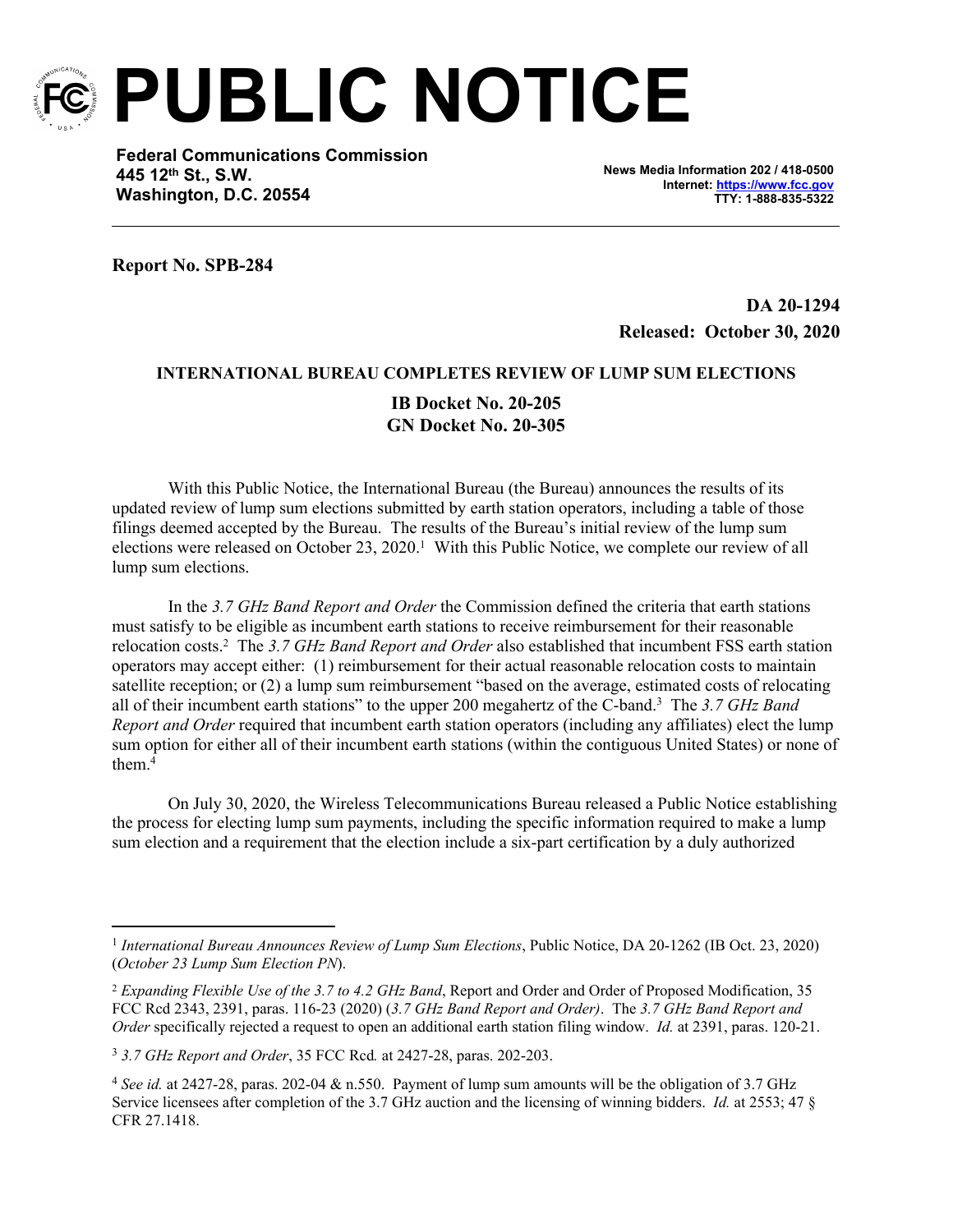representative with authority to bind the earth station.<sup>5</sup> The Public Notice required that incumbent earth station owners make their lump sum payment election no later than August 31, 2020, a date that was later extended until September 14, 2020.<sup>6</sup>

Approximately 2,000 filings from more than 1,500 separate filers were submitted in ECFS by the September 14, 2020, deadline.<sup>7</sup> The Bureau has reviewed all of these submissions for compliance with the lump sum requirements—including the requirement that an earth station operator (including all affiliates) select the lump sum option for either none or all of its incumbent earth stations. The Bureau has compared the information in the lump sum filings against its incumbent earth station information and has conducted extensive outreach where that review has raised questions.<sup>8</sup>

During the course of the review, Bureau staff have requested filers electing to receive lump sum payments to make filings to bring the information in their lump sum elections and the information in IBFS into conformance. Those filings have included errata to lump sum elections in ECFS to revise the information included in those filings, as well as a substantial number of filings in IBFS to correct the information in that licensing system and therefore in the incumbent earth station list. Those corrective filings were necessary for the Bureau to accept the requested lump sum elections.

The results of the Bureau's review are shown in the attached Table of Lump Sum Elections. In particular, as of the release of this Public Notice, the Bureau has Accepted 1,457 out of a total of 1,511 lump sum elections, or 96.4% of elections.<sup>9</sup> As explained in greater detail below, we deny another 37 lump sum elections, or 2.4% of elections. And we conditionally accept the remaining 17 lump sum elections, contingent upon these entities' representations to FCC staff that they will make filings to correct information in their elections and/or IBFS, which must be made on or before **November 9, 2020.** This update should provide 3.7 GHz band licensees with even greater certainty regarding future use of the band.

The Table is organized by the name of the entity making the lump sum election. It then lists the names of the one or more registrants or licensees in the Incumbent Earth Station List included in that lump sum election. A lump sum election is listed as "Accepted" in the Status column if, after any necessary revisions have been made in the lump sum filing and/or in IBFS, a lump sum election has been found to satisfy the basic requirements to qualify for that election, including the requirement that the

<sup>5</sup> *Wireless Telecommunications Bureau Releases Final Cost Category Schedule for 3.7-4.2 GHz Band Relocation Expenses*, GN Docket No. 18-122, Public Notice, 35 FCC Rcd 7967 (WTB 2020) *(July 20 Lump Sum Election PN).*

<sup>6</sup> *Wireless Telecommunications Bureau Extends C-band Lump Sum Election*, GN Docket No. 18-122, Public Notice, 35 FCC Rcd 8856 (WTB 2020).

<sup>&</sup>lt;sup>7</sup> The Bureau has reviewed under the lump sum election standards those initial filings carried in ECFS as received on September 15, 2020, as well as those postmarked on or before September 14, 2020. The Bureau also has reviewed the resubmitted portions of the paper filing by James P. Baxley, Jr., on behalf of Gulf Coast State College that apparently were misplaced within the FCC. The Bureau has treated as "denied" the lump sum election filing of Bond Broadcasting, Inc., which was filed on September 18, 2020, where the lateness was attributed to an unspecified "technical malfunction."

<sup>&</sup>lt;sup>8</sup> The Bureau's initial review, released on October 23, compared the elections to the August 3 incumbent earth station list. Its further review has incorporated changes to that list reflected in the October  $23^{rd}$  updated incumbent earth station list and subsequent IBFS filings.

<sup>&</sup>lt;sup>9</sup> We consider as a single lump sum election those cases where the same earth station operator has made multiple earth station filings. For instance, some operators filed separately for each individual earth station.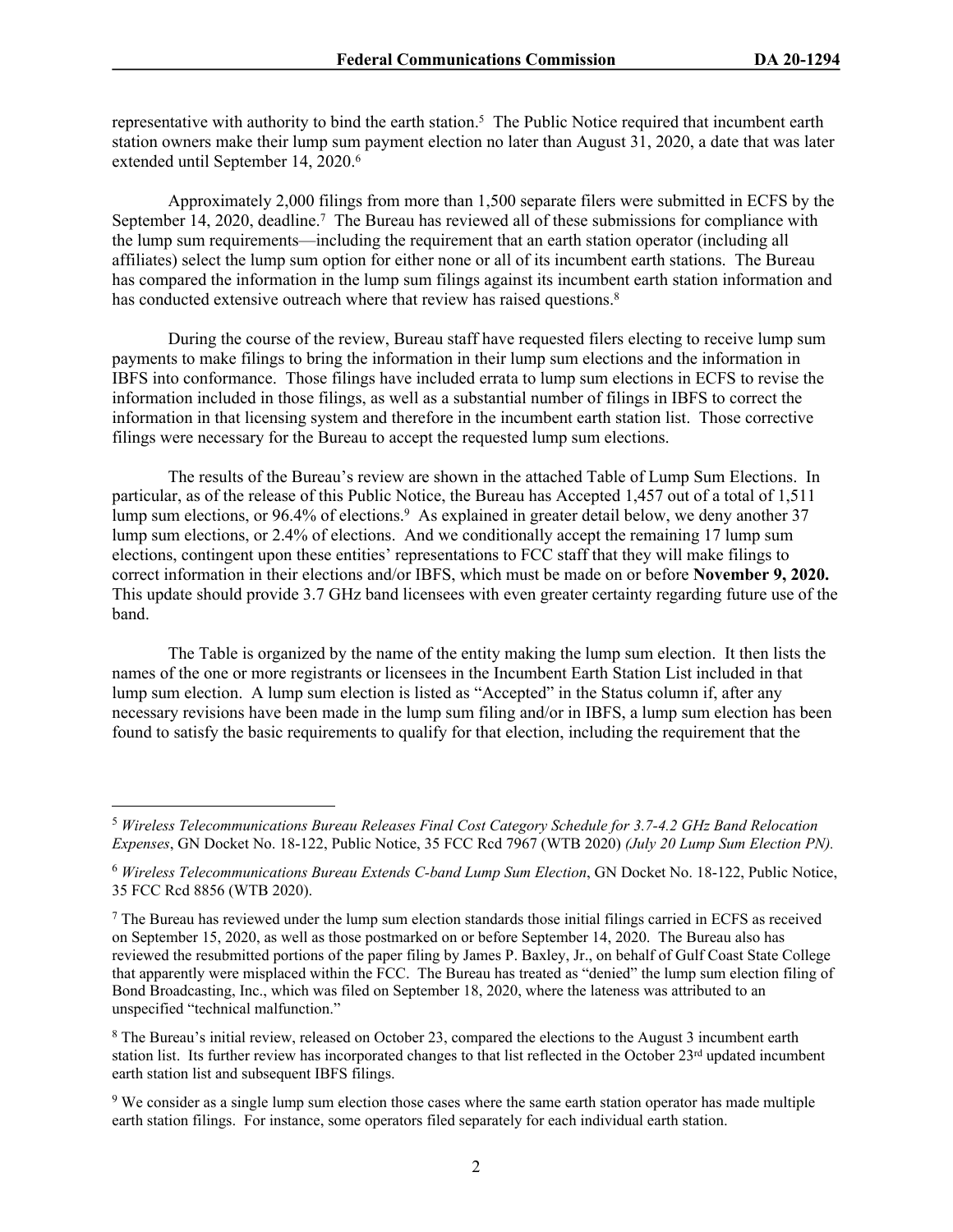election include all of the earth station operator's incumbent earth stations.<sup>10</sup> In those cases, the information in the lump sum election should be consistent with the information contained in the October 23 incumbent earth station list, as supplemented by additional filings in IBFS.<sup>11</sup> More detailed information on the lump sum elections can be found in the relevant election filing(s) in ECFS.

In addition, there are cases in which the party filing for a lump sum election has committed to Bureau staff to make filings that will remedy issues found with its election that otherwise would have resulted in denial, but those filings have not yet been submitted in ECFS and/or IBFS. These filings are marked "Accepted" with an asterisk (Accepted\*). We will entertain corrective filings in these cases **no later than Monday, November 9, 2020**. After that time, if corrective filings are not submitted, these lump sum elections will be denied.

In some cases, a recent assignment or sale of an incumbent earth station has resulted in a mismatch between the name of the earth station operator on the October 23 incumbent earth station list, and the name of the party making the lump sum election. In those cases, the earth station operators have filed (or should file) post-consummation notifications in IBFS as soon practicable, but **no later than Monday, November 9, 2020,** in order to accurately reflect the current earth station registrant or licensee.<sup>12</sup>

Finally, the attached Table identifies lump sum election requests that the Bureau has denied as not satisfying the requirements for a valid election. Reasons for denial include: (1) lack of the required certifications;<sup>13</sup> (2) failure to include all of an operator's antennas found in the October 23 incumbent earth station list, as supplemented; and (3) inclusion in the lump sum election of antennas that are not included on the October 23 incumbent earth station list, as supplemented.<sup>14</sup> In cases of denial, all of an earth station operators' incumbent earth stations will be eligible for reimbursement for reasonable relocation costs incurred as a result of the C-band transition, as set out in the *3.7 GHz Report and Order*.

The "Intended Action" column indicates whether a lump sum filer intends to transition its antennas to the Upper 200 megahertz of the C-band or discontinue use of the C-Band. That decision can

<sup>13</sup> *July 20 Lump Sum Election PN,* at para. 42.

<sup>&</sup>lt;sup>10</sup> The Bureau has made no determination regarding the accuracy of a lump sum filing's representations regarding: the category of lump sum election for each registered antenna (*e.g*., Receive Only ES Single-feed; Receive Only ES Multi-feed; Small Multi-beam (2-4 beam) ES, etc.), whether the earth station site is an MVPD site, or the total lump sum amount claimed for an earth station site. If a lump sum election includes not only incumbent earth stations, but also additional earth stations for which a waiver was requested and denied, the lump sum election is Accepted when the requirements are met for the incumbent earth stations. Two lump sum elections – those of the Church of Jesus Christ of Latter-Day Saints and of Entravision -- fall into this category.

<sup>&</sup>lt;sup>11</sup> To the extent that there are inadvertent errors in the information in IBFS included in the updated incumbent earth station list, such as those resulting from delays in processing recent filings, the Bureau will make any necessary corrections.

 $12$  To the extent that an operator assigns an incumbent earth station in the future, the operator should continue to submit post-consummation notifications in IBFS, as required by the Commission's rules. They should also provide notice of the assignment and notification in ECFS in this docket.

<sup>&</sup>lt;sup>14</sup> A lump sum election is treated as "Denied" if the election was late-filed or if it included only earth stations that failed to qualify for incumbent status. An election is "Denied for Antenna/Quantity Mismatch" if the antennas included in the election do not match the incumbent earth stations for the party filing the election. An election is "Denied for Lack of Certification" if the election does not include the certifications required by the *Lump Sum Election PN,* at para. 42. An election is "Denied for Both" if it has both of those deficiencies. We exclude from the Table the filing by Emery Telcom that stated its intent not to take the lump sum election as well as the lump sum election filing made by WBHQ Columbia, LLC, which it later withdrew.